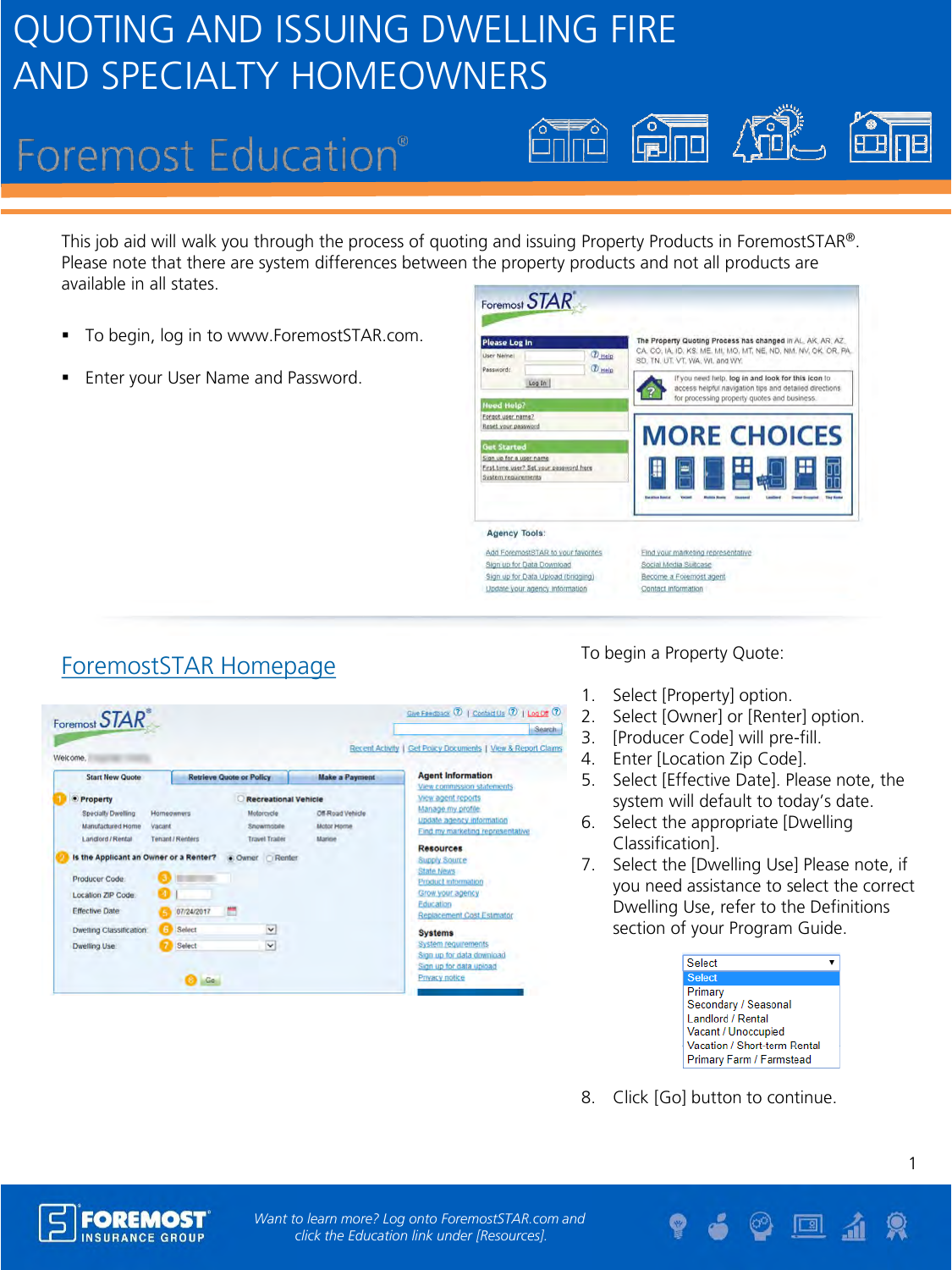## **Location** screen

1) Screen names will appear as tabs at the top. These tabs can be used to navigate and will also indicate your progress. Completed tabs will be indicated with a check mark.

Summary Pane

- **Displays an overview** of the quote.
- $\blacksquare$  Information in this section will build as the quote progresse.
- **Blue hyperlinked** fields allow you to access or edit information.
- Clicking on Question Mark icons will provide help for specific fields.
- Enter the amount of insurance for Coverage A – Dwelling. Please Note: you will have the opportunity to change this amount, enter the Replacement Cost value and complete a replacement cost estimator on the Dwelling screen.

|                                             |                                                                                  |                |                                                             | Give Feedback   Contact Us |
|---------------------------------------------|----------------------------------------------------------------------------------|----------------|-------------------------------------------------------------|----------------------------|
| <b>UI CITIUSI</b>                           |                                                                                  |                |                                                             | Search                     |
| Location<br>Applicant                       | Eligibility<br>Dwelling<br>Losses                                                | Coverages      |                                                             |                            |
|                                             |                                                                                  |                |                                                             |                            |
|                                             |                                                                                  |                |                                                             |                            |
| <b>Summary</b>                              |                                                                                  |                |                                                             |                            |
|                                             | <b>Dwelling Location</b>                                                         |                |                                                             |                            |
| <b>Quote Number</b>                         |                                                                                  |                |                                                             |                            |
|                                             | (Cannot be a P.O. Box or a PMB)                                                  |                |                                                             |                            |
| <b>Orig Policy Inception</b><br>07/28/2017  | Address: 2                                                                       |                |                                                             |                            |
| <b>Effective Date</b>                       | City:                                                                            |                |                                                             |                            |
| 07/28/2017<br>g,                            | State: 7                                                                         |                |                                                             |                            |
| <b>Producer Code</b>                        |                                                                                  |                |                                                             |                            |
| Edit                                        | ZIP Code:                                                                        |                |                                                             |                            |
|                                             |                                                                                  |                |                                                             |                            |
|                                             | County:                                                                          | Select         |                                                             |                            |
|                                             | <b>Purified Address:</b>                                                         | <b>No</b>      |                                                             |                            |
|                                             | Year dwelling was built:                                                         | <b>YYYY</b>    | Age of Home discount is<br>available for dwellings built in |                            |
|                                             | <b>Purchase Date:</b>                                                            | <b>MM/YYYY</b> | the last 15 years or less.                                  |                            |
|                                             | Amount of Insurance: 2                                                           |                |                                                             |                            |
|                                             |                                                                                  |                |                                                             |                            |
|                                             | Is the dwelling located within 1000 ft from a fire hydrant?                      |                |                                                             | <b>Select</b>              |
|                                             | Is the primary responding fire department within 5 road miles from the dwelling? |                |                                                             | <b>Select</b>              |
| In many states we                           | Will this location be part of a schedule (more than one rental / vacant          |                |                                                             | No                         |
| are able to schedule<br>up to 36 properties | location on one policy)? $\circledR$                                             |                |                                                             |                            |
|                                             |                                                                                  |                |                                                             |                            |

- $\overline{5}$  [Continue and Save] will navigate to  $\overline{6}$ the next page while saving the information entered.
	- [Exit and Save] will allow you to leave the quote and come back to it later.

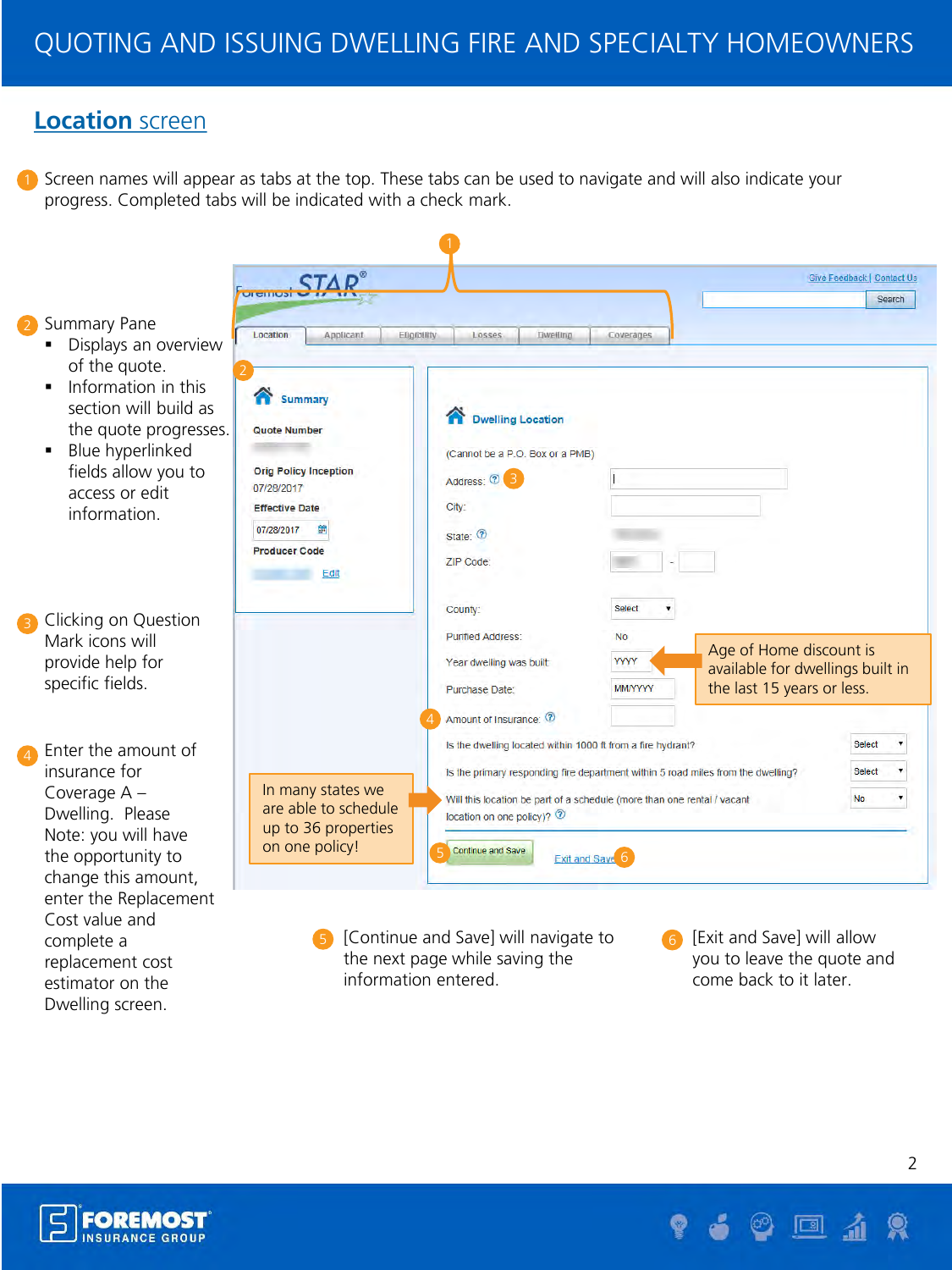| <b>Applicant screen</b>                                           | Foremost $STAR$                             |                                                                                                                                                                                  | Give Feedback   Contact Us |        |
|-------------------------------------------------------------------|---------------------------------------------|----------------------------------------------------------------------------------------------------------------------------------------------------------------------------------|----------------------------|--------|
|                                                                   |                                             |                                                                                                                                                                                  |                            | Search |
|                                                                   | Applicant<br>Location $\prec$               | Filaturity<br>Lusses<br>Dwelling<br>Coverages                                                                                                                                    |                            |        |
|                                                                   | m<br>Summary                                | <b>Primary Applicant</b>                                                                                                                                                         |                            |        |
|                                                                   | Quote Number                                | Applicant includes all entities and/or individuals to be listed on the policy as Named Insured, including                                                                        |                            |        |
| Optional Fields are indicated by                                  |                                             | those Named Insureds listed as an Additional Interest.                                                                                                                           |                            |        |
| (Optional).                                                       | <b>Orig Policy Inception</b><br>07/28/2017  | Individual<br>Entity Type: (?)                                                                                                                                                   |                            |        |
|                                                                   | <b>Effective Date</b><br>07/28/2017<br>Edit | First Name:                                                                                                                                                                      |                            |        |
|                                                                   | <b>Notations</b><br>Add / View Notations    | Middle Name.<br>(Optional)                                                                                                                                                       |                            |        |
|                                                                   | <b>Producer Code</b>                        | <b>Last Name</b>                                                                                                                                                                 |                            |        |
| Social Security is not required<br>$\overline{\mathbf{2}}$        |                                             | Date of Birth                                                                                                                                                                    |                            |        |
| however, entering it will allow<br>ForemostSTAR to provide a more | <b>Dwelling Address</b>                     | Social Security Number:<br>(Optional)                                                                                                                                            |                            |        |
| accurate premium estimate.                                        |                                             | Is the primary applicant on the deed or fitte for the dwelling?                                                                                                                  | Select                     |        |
|                                                                   |                                             | is there a secondary applicant?                                                                                                                                                  | Sciect                     |        |
|                                                                   |                                             |                                                                                                                                                                                  |                            |        |
|                                                                   |                                             | $\infty$<br><b>Contact Information</b>                                                                                                                                           |                            |        |
|                                                                   |                                             | Primary Phone:                                                                                                                                                                   |                            |        |
|                                                                   |                                             | Email Address:<br>(Opbona)                                                                                                                                                       |                            |        |
| If location address and mailing<br>$\left(3\right)$               |                                             | Mailing Address                                                                                                                                                                  |                            |        |
| address are the same, select this                                 |                                             |                                                                                                                                                                                  |                            |        |
| check box to pre-fill.                                            |                                             | Same as location                                                                                                                                                                 |                            |        |
|                                                                   |                                             | <b>.</b> USA ⊜ Canada ⊜ Other<br><b>Country</b>                                                                                                                                  |                            |        |
|                                                                   |                                             | Address:                                                                                                                                                                         |                            |        |
|                                                                   |                                             |                                                                                                                                                                                  |                            |        |
|                                                                   |                                             | City<br>Select                                                                                                                                                                   |                            |        |
|                                                                   |                                             | State:<br>ZIP Code:                                                                                                                                                              |                            |        |
|                                                                   |                                             | Does the applicant have a temporary or seasonal mailing address?                                                                                                                 | Select <b>v</b>            |        |
|                                                                   |                                             | (Opliceral)                                                                                                                                                                      |                            |        |
|                                                                   | Affinity discount!                          | Does the applicant belong to any of the following affinity groups? Check all that apply                                                                                          |                            |        |
|                                                                   |                                             | $\overline{\phantom{a}}$<br>None                                                                                                                                                 |                            |        |
|                                                                   |                                             | Armed Forces Insurance<br>$\Box$ USAA                                                                                                                                            |                            |        |
|                                                                   |                                             | Has the applicant been canceled, declined or nonrenewed including for non-payment                                                                                                | Select                     | ٠      |
|                                                                   |                                             | within the past 5 years?<br>Does the applicant have another personal lines or life policy with Foremost, Farmers,                                                                | Select                     |        |
|                                                                   | Multi-Policy discount!                      | Bristol West or21st Century? Life policy must be term, whole, universal or variable<br>universal, have a face amount of \$50,000 or greater, issued to an adult and be in-force. |                            |        |
| When selecting "yes", you will<br>$\left( 4\right)$               |                                             | Have there been any losses at any location owned or occupied by any insured in the<br>past 5 years?                                                                              | Select                     |        |
| not need to enter in the loss                                     |                                             |                                                                                                                                                                                  |                            |        |
| information until you reach the                                   |                                             | Continue and Save<br>Exit and Save                                                                                                                                               |                            |        |
| Losses screen.                                                    |                                             |                                                                                                                                                                                  |                            |        |



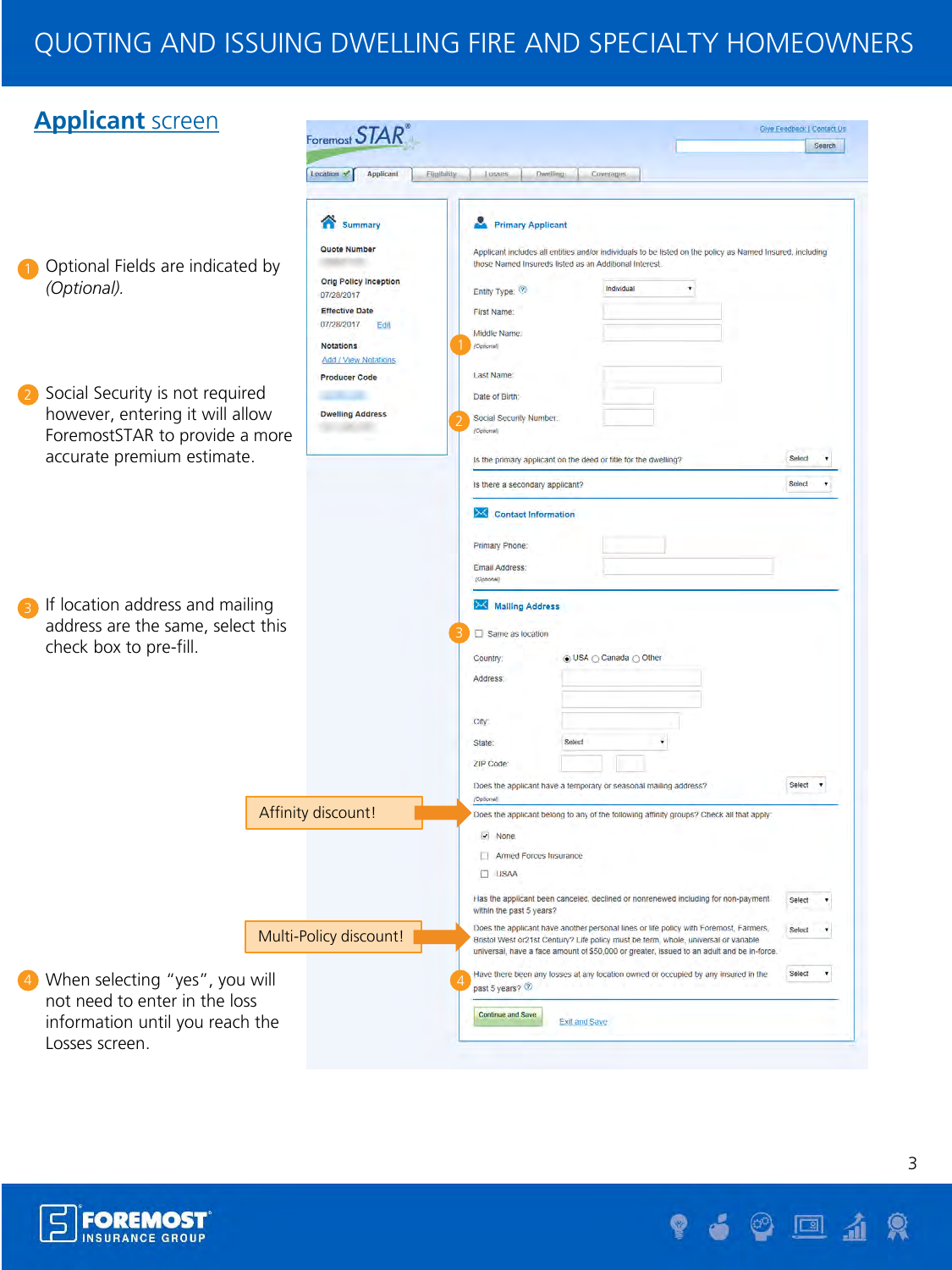## **Eligibility** screen

1 This Edit link will allow you to change the Dwelling Use if needed while quoting (for example: to quote a rental vs vacant use)





4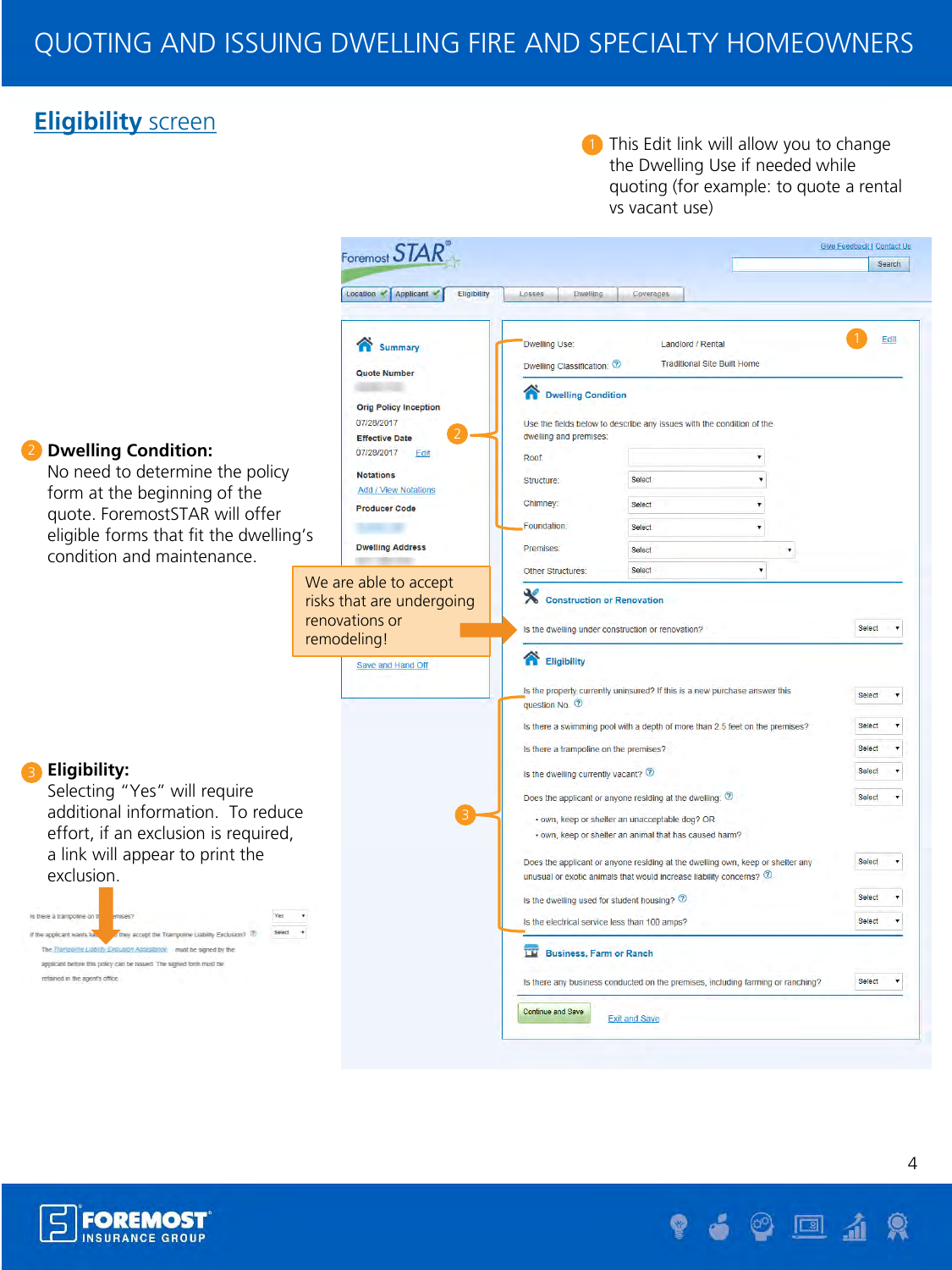#### **Losses** screen





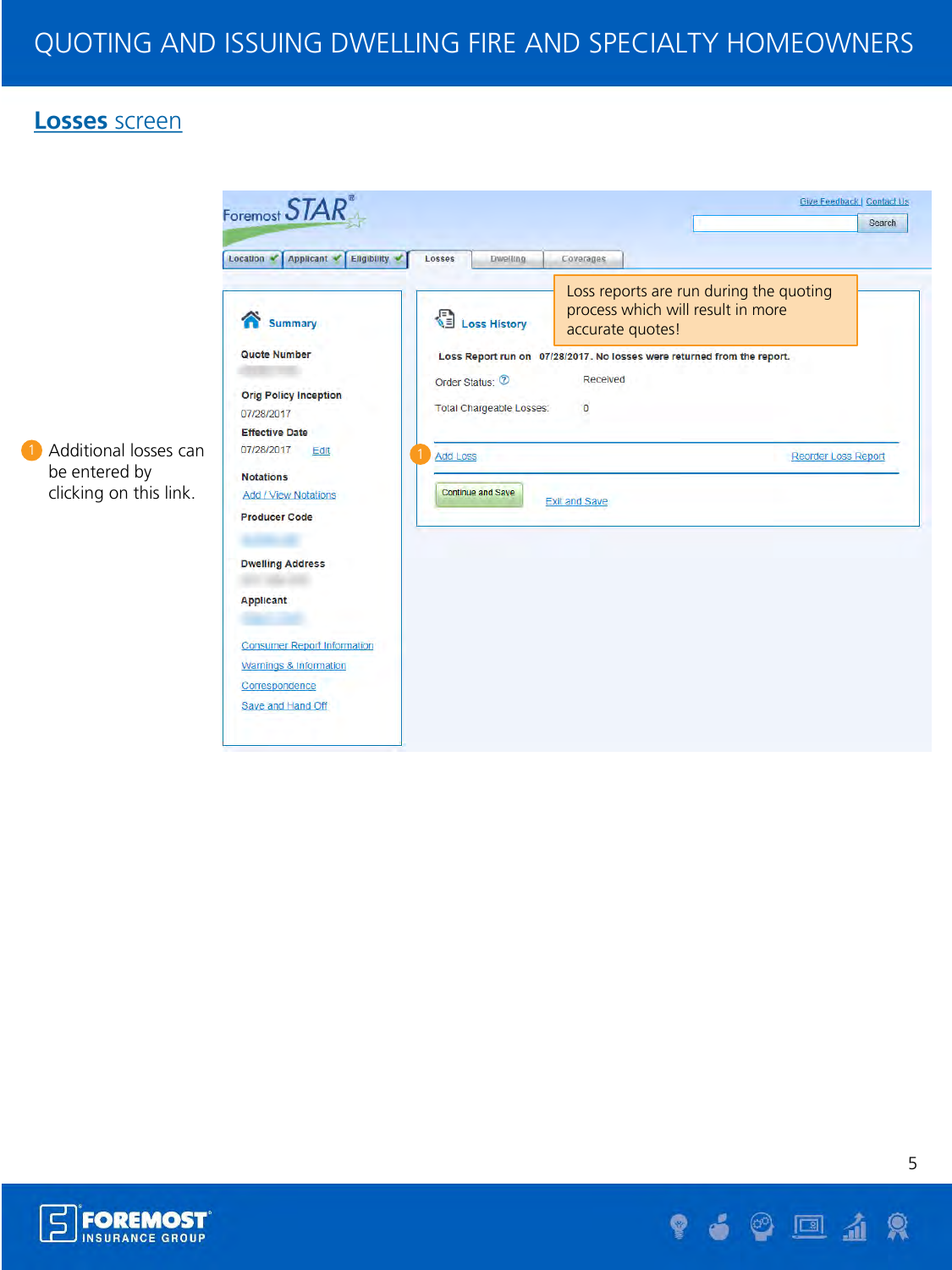### **Dwelling** screen





 $\boxed{2}$ 

**Sive Feedback / Contact Up**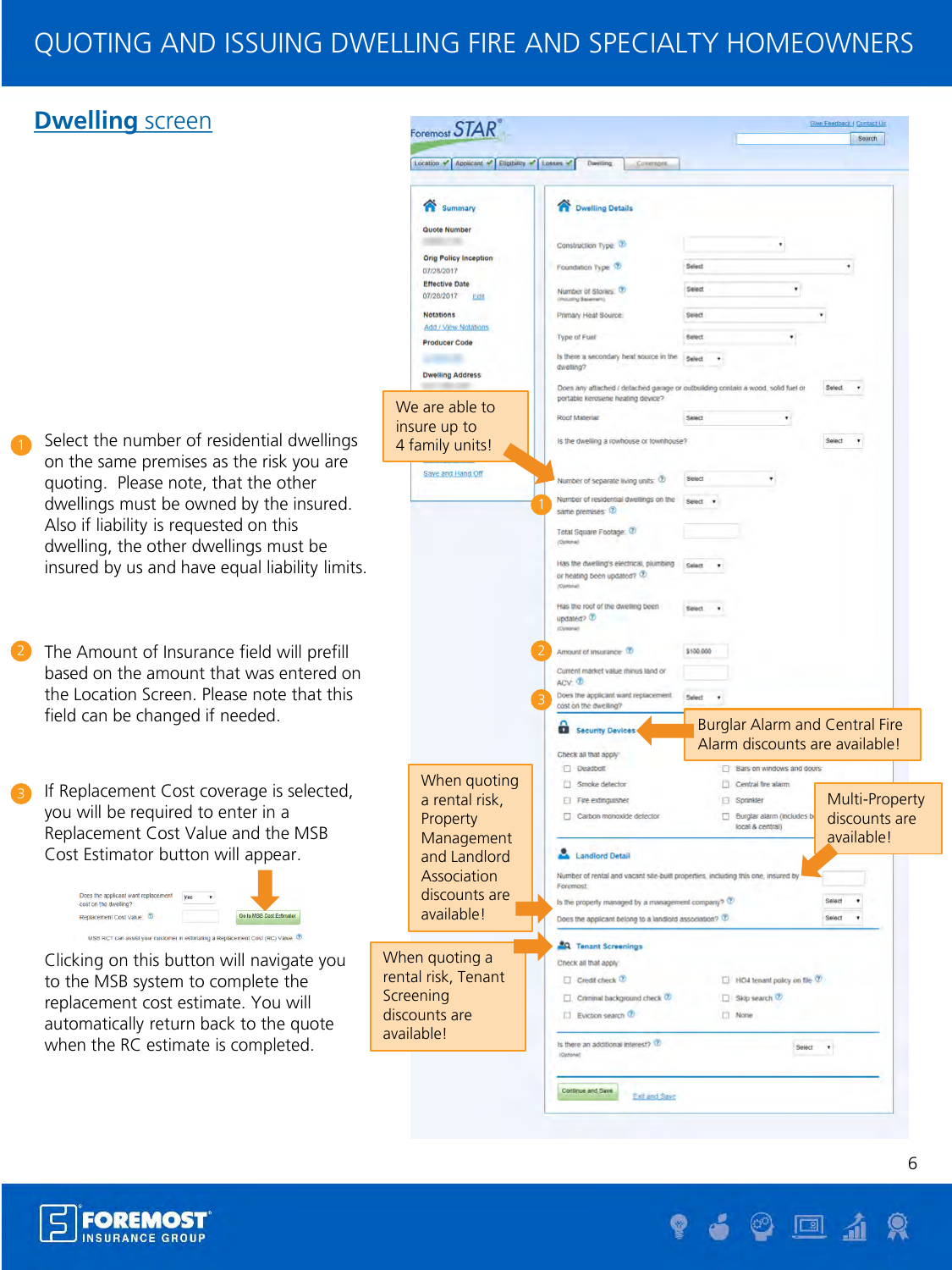### **Coverages** screen

This link will allow you to view available payment options.

#### **Available Policy Forms Displayed:**

Only the policy forms that are available for this quote will be displayed. You can quote and compare different policy forms and coverage options for the customer side by side.

- Available policy forms and package options are determined by the information entered on previous screens. If you return to a previous screen and edit information, the available policy forms and package options may change.
- If changes are made to coverages, most will not be carried over to the other policy forms. This will allow you to compare coverage and limit options between the policy forms.

#### **Landlord Package Options:**

If the occupancy type is "Landlord", you may be able to choose Unpackaged, Landlord Package, or Platinum Package (Platinum Package is not available in all states).

#### **Dwelling Limit:**

When updating the [Dwelling Limit] you will be directed to change the [Amount of Insurance] on the Dwelling screen so that the policy forms can be re-determined.

#### **Update Premium Button:**

After making all your updates/changes to any of the coverages, you will need to click on the [Update Premium] button to view the new premium total.

#### **Replacement Cost & Extended Replacement Cost** (only one can be selected)**:**

- If [Does the applicant want replacement cost on the dwelling?] is answered "Yes" on the Dwelling screen, Replacement Cost will display as "Coverage Added" and Extended Replacement Cost will display as "No Coverage" and will be read only.
- To add Extended Replacement Cost, select "No Coverage" for the Replacement Cost coverage and then Extended Replacement Cost can be added.

If Underwriting Edits exist, they will appear after clicking the [Continue and Save] button.



 $\boxed{2}$ 

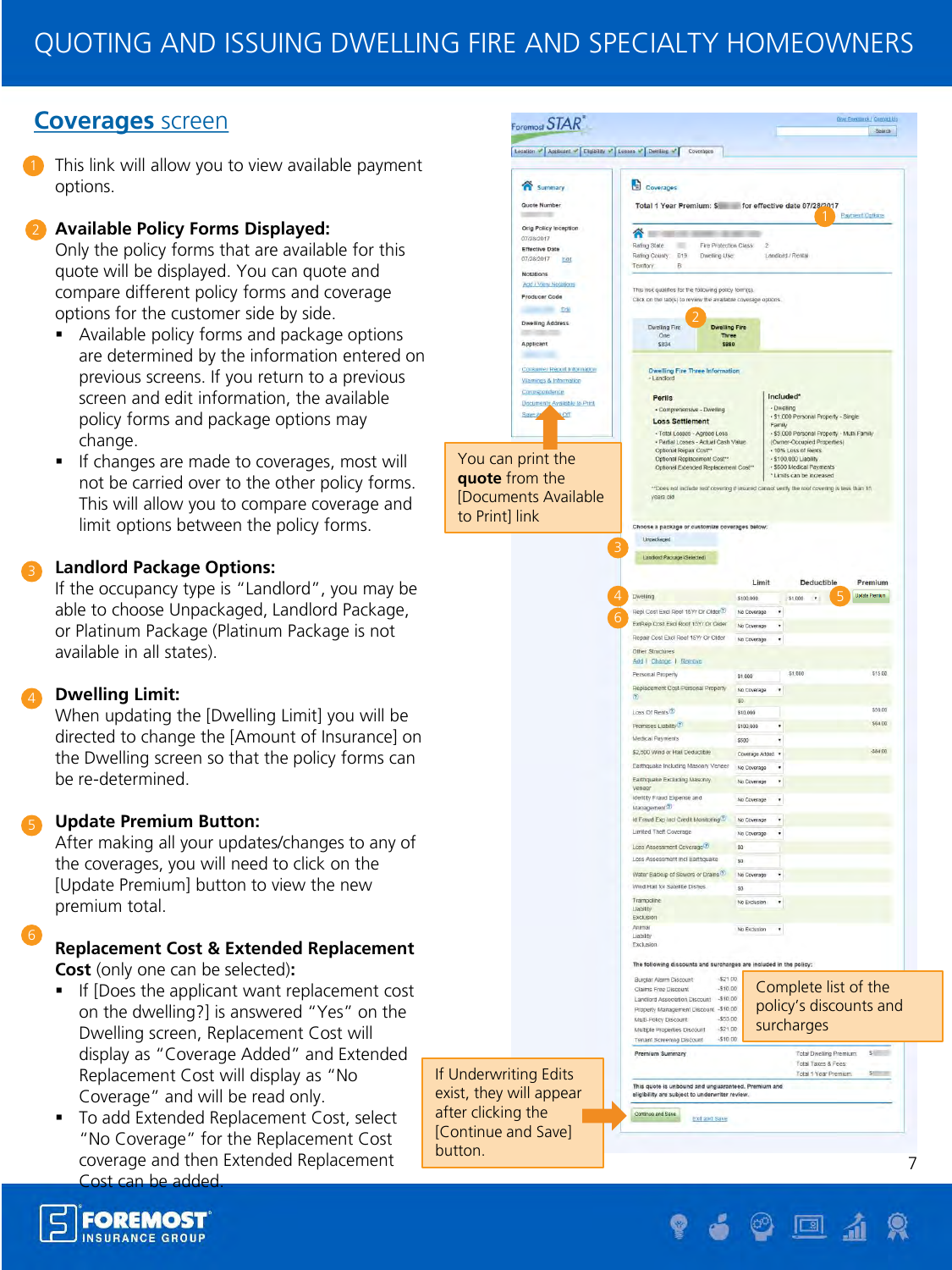## **Additional Information** screen



Primary phone number is a required field.



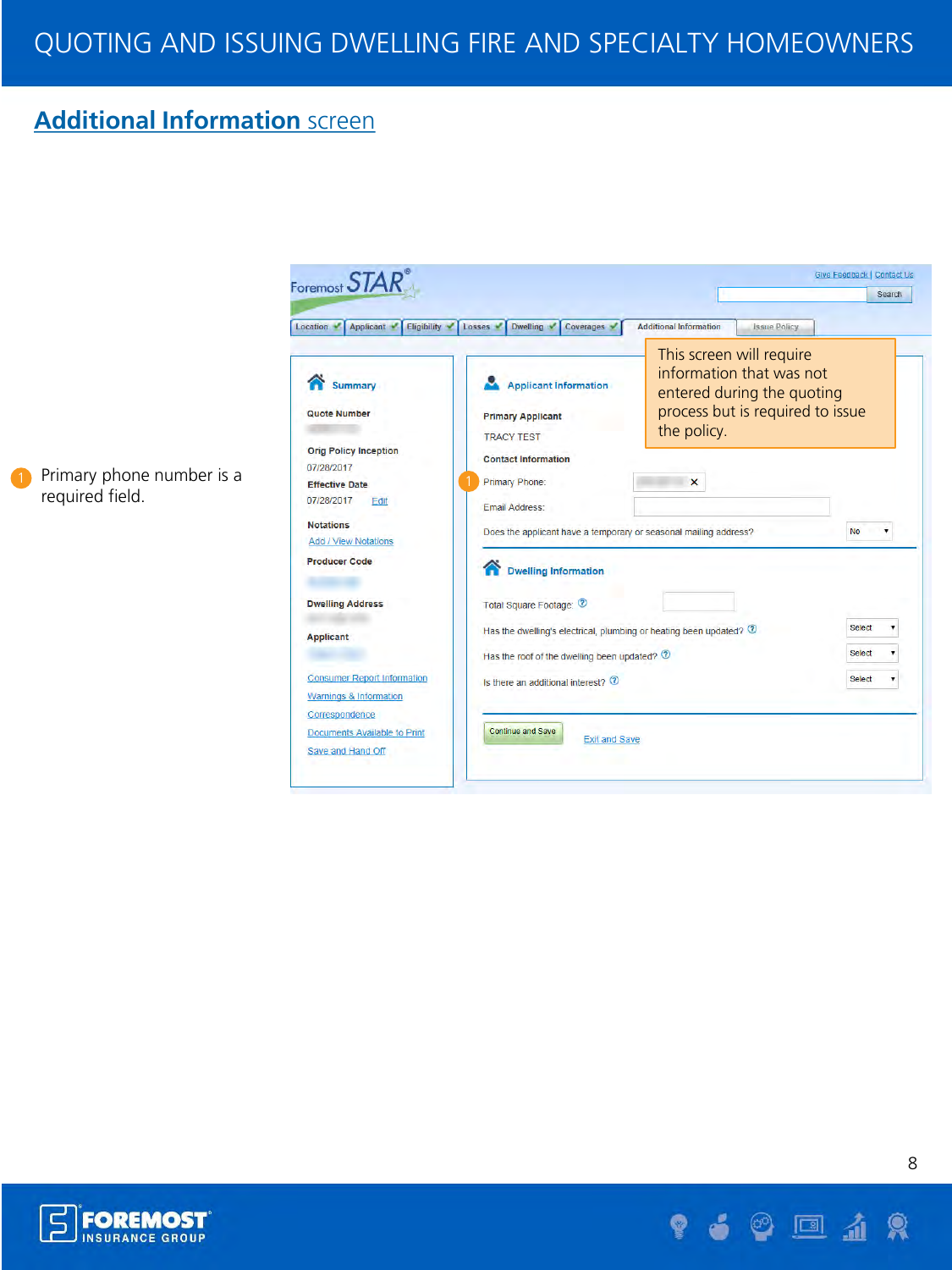### **Issue Policy s**creen







 $\boxed{2}$